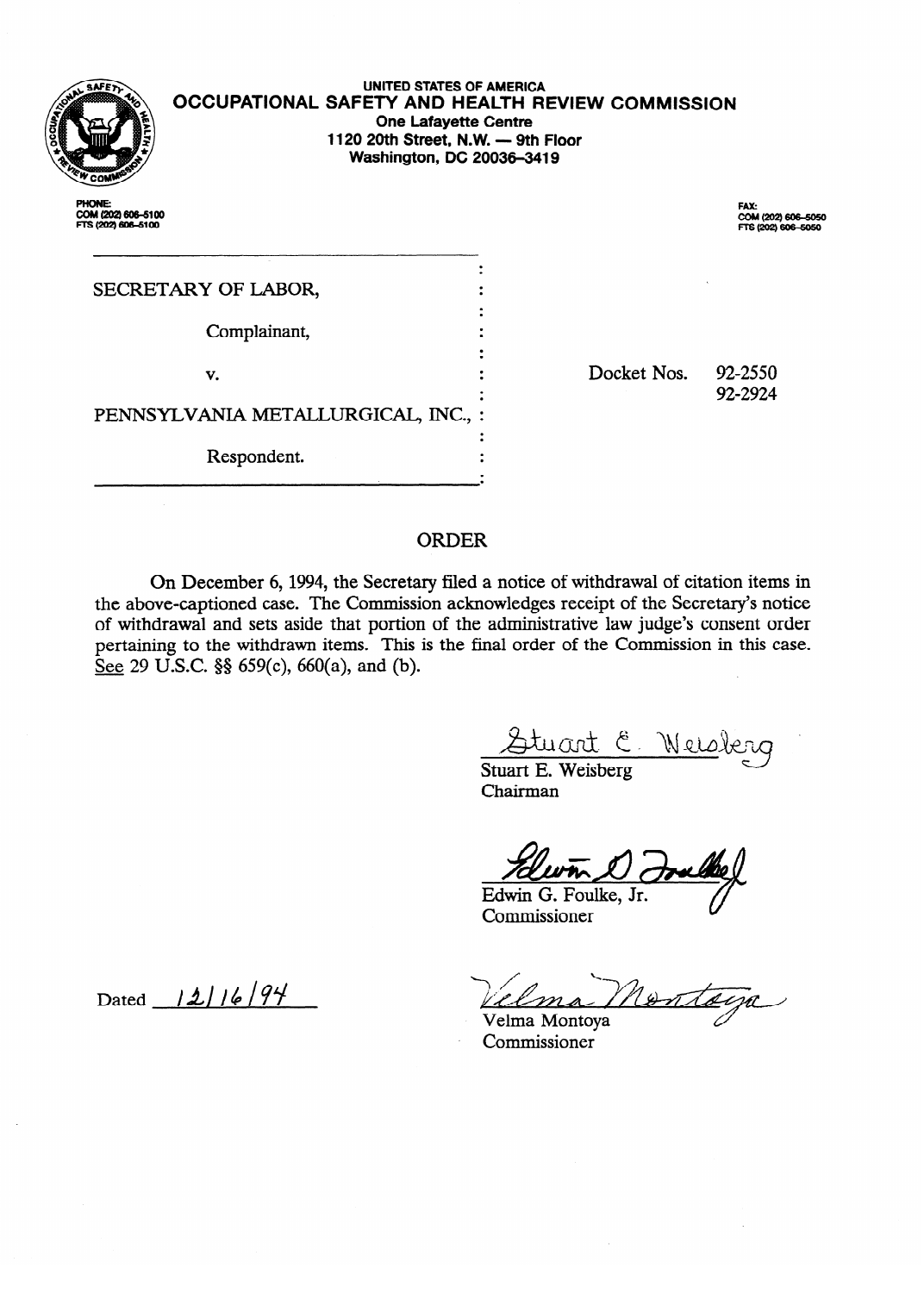

**UNITED STATES OF AMERICA OCCUPATIONAL SAFETY AND HEALTH REVIEW COMMISSION One Lafayette Centre 1120 20th Street, N.W. - 9th Floor Washington, DC 20036-3419** 

PHONE: **COM (202) 606–**<br>FTS (202) 606–5

**EEl(202) 6o64050 m(202)-** 

| SECRETARY OF LABOR,  |                     |         |
|----------------------|---------------------|---------|
| Complainant,         |                     |         |
| v.                   | Docket Nos. 92-2550 |         |
| PENNSYLVANIA         |                     | 92-2924 |
| METALLURGICAL, INC., |                     |         |
| Respondent.          |                     |         |

 $\bar{z}$ 

## **NOTICE OF COMMISSION DECISION**

. .

The attached order by the Occupational Safety and Health Review Commission was issued on December 16, 1994. ANY PERSON ADVERSELY AFFECTED OR AGGRIEVED WHO WISHES TO OBTAIN REVIEW OF THIS ORDER MUST FILE A NOTICE OF APPEAL WITH THE APPROPRIATE FEDERAL COURT OF APPEALS WITHIN 60 DAYS OF THE DATE OF THIS **TO OBTAIN REVIEW OF THE OBTAIN REVIEW OF THE BALL OF THIS AREA CONTROL**<br>**A C** Obtained a *C* and a *C* and a *C* and **C** and a *C* and a a control of a set of a control of a component of a control of a component of a co **DECISION.** See Section 11 of the Occupational Salety and Treath Act of 1970, 29 O.S.C. 8 000.

FOR THE COMMISSION

arling ).

Ray H. Darling, Jr. **Executive Secretary** 

Ray d Darling, Jr.

December 16, 1994 Date

Respondent.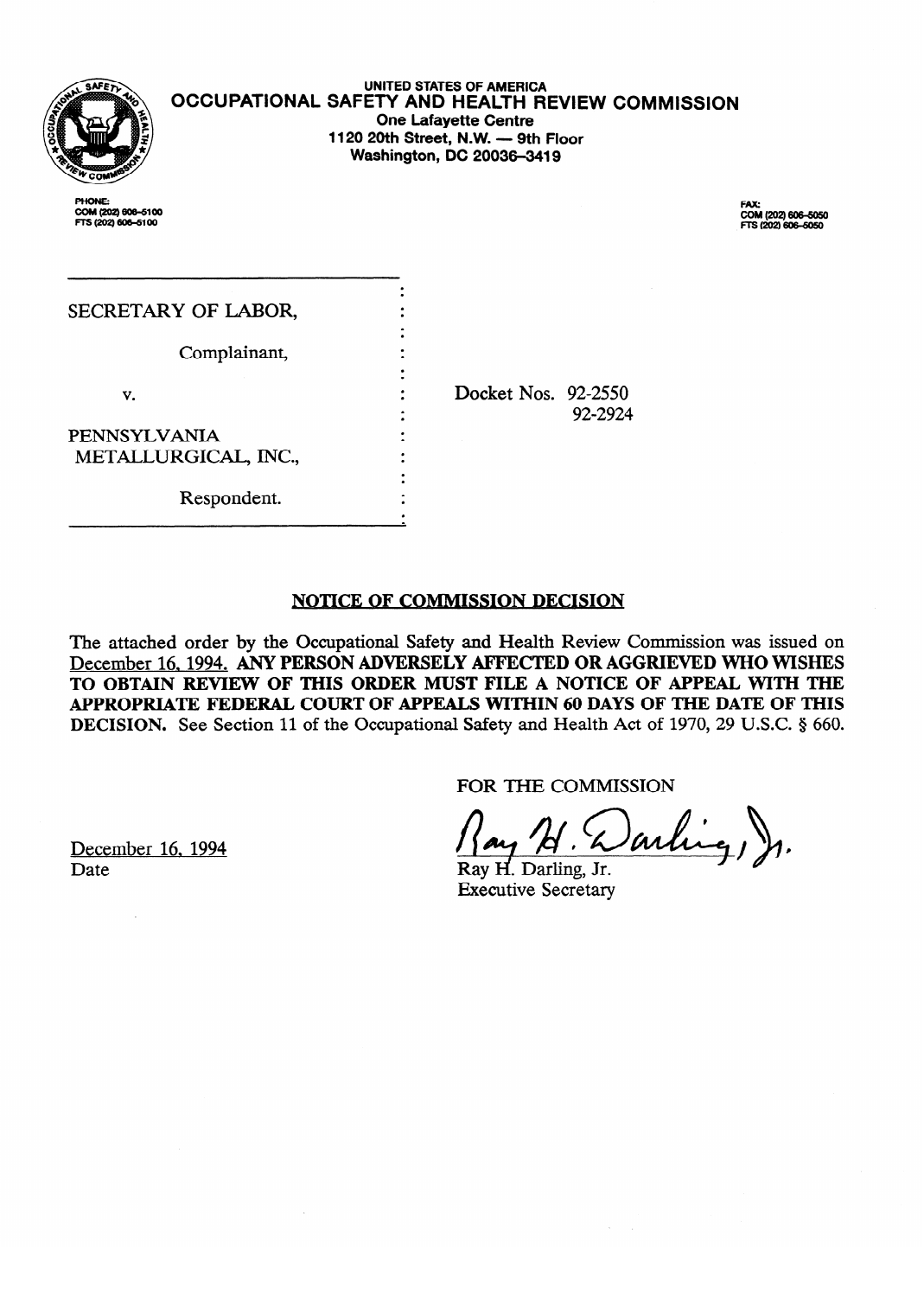## NOTICE IS GIVEN TO THE FOLLOWING:

Daniel J. Mick, Esq. Office of the Solicitor, U.S. DOL Room S4004 200 Constitution Ave., N.W. Washington, D.C. 20210 Washington, D.C. 20210

**Catherine Oliver Murphy** Deputy Regional Solicitor Office of the Solicitor, U.S. DOL 14480 Gateway Building 3535 Market Street Philadelphia, PA 19104

Russell L. Brewer, Esq. Pennsylvania Metallurigical, Inc. 315 Columbus Street P.O. Box 5337 Bethlehem, PA 18015-5337

Michael H. Schoenfeld Administrative Law Judge<br>Occupational Safety and Health Review Commission One Lafayette Centre 1120 20th Street, Suite 990  $W$ eshinaton DC 200  $\sigma$ <sup>2</sup>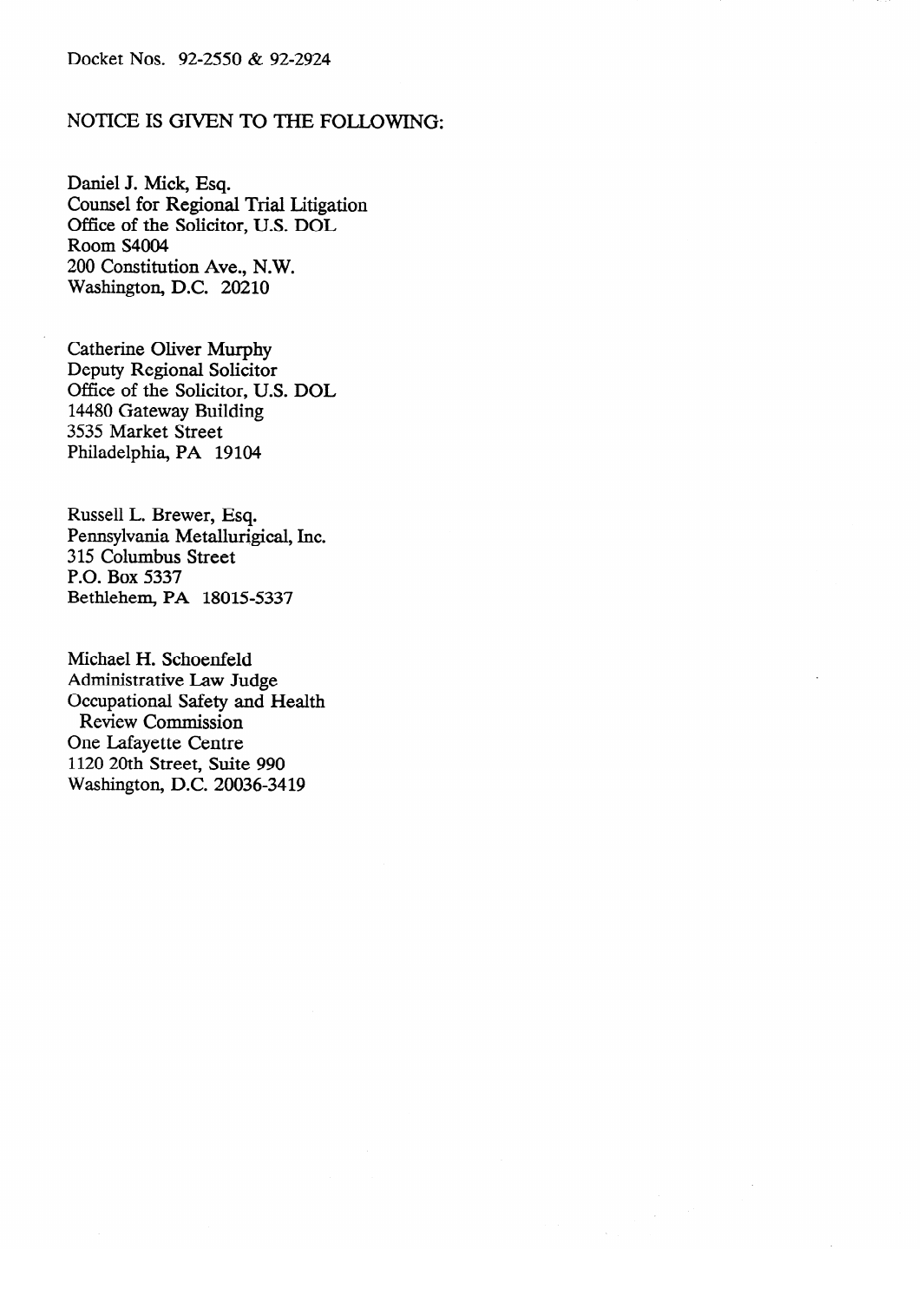

**UNITED STATES OF AMERICA**  OCCUPATIONAL SAFETY AND HEALTH REVIEW COMMISSIC **One Lafayette Centre**  1120 20th Street, N.W. — 9th Floor **Washington, DC 20036-3419** 

**PHONE: COM (202) 6064100 FTS (202) so&s1 00**  FAX:<br>COM (202) 606–50<del>:</del> **m-s (202) 6ocsoso** 

SECRETARY OF LABOR Complainant, v.

PENNSYLVANIA METALLURGICAL, INC. Respondent.

OSHRC DOCKET NOS. 92-2550 92-2924

### NOTICE OF DOCKETING OF **ADMINISTRATIVE** LAW **JUDGE'S DECISION**

The Administrative Law Judge's Report in the above referenced case was docketed with the Commission on January 10, 1994. The decision of the Judge will become a final order of the Commission on February 9, 1994 unless a Commission member directs review of the decision on or before that date. ANY PARTY DESIRING REVIEW OF THE JUDGE'S DECISION BY THE COMMISSION MUST FILE A PETITION FOR DISCRETIONARY REVIEW. Any such January 31, 1994 in order to permit suf etition should be received by the Executive Secretary on or before Commission Rule 91, 29 C.F.R. 2200.91. fficient time for its review. See

All further, pleadings or communications regarding this case shall be addressed to:

> Executive Secretary Occupational Safety and Health Review Commission 1120 20th St. N.W., Suite 980 Washington, D.C. 20036-3419

Petitioning parties shall also mail a copy to:

Daniel J. Mick, Esq. Counsel for Regional Trial Litigation Office of the Solicitor, U.S. DOL Room S4004 200 Constitution Avenue, N.W. Washington, D.C. 20210

If a Direction for Review is issued by the Commission, then the Counsel for Regional Trial Litigation will represent the Department of Labor. Any party having questions about review rights may contact the Commission's Executive Secretary or call (202) 606-5400.

FOR THE COMMISSION<br>Ray & Warling, Jag

Date: January 10, 1994 Ray H. Darling, Jr.

Executive Secretary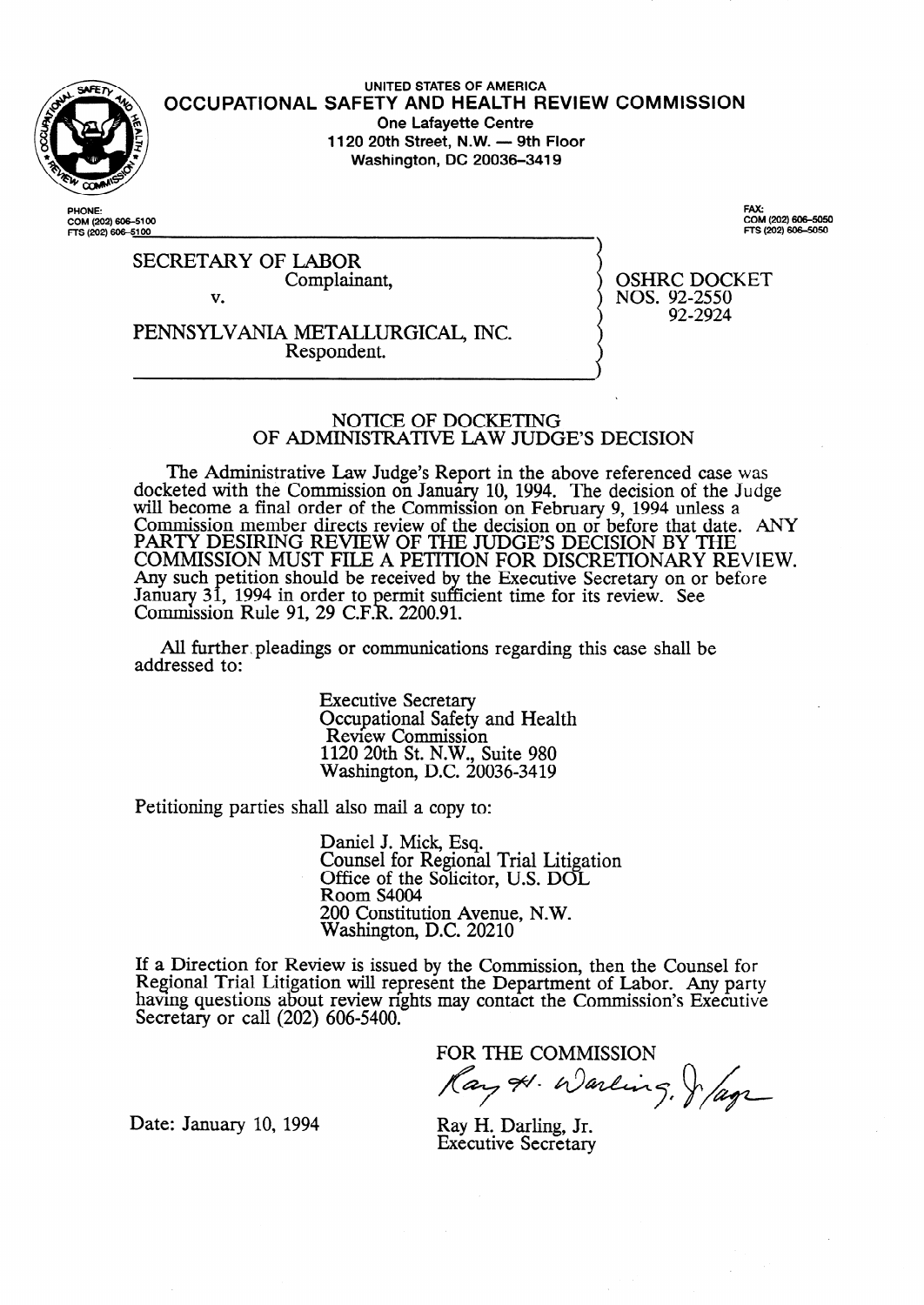# DOCKET NOS. 92-2550 & 92-2924

## NOTICE IS GIVEN TO THE FOLLOWING:

Daniel J. Mick, Esq. Counsel for Regional Trial Litigation Office of the Solicitor, U.S. DOL Room S4004 200 Constitution Ave., N.W. Washington, D.C. 20210

Marshall H. Harris, Esq. Regional Solicitor Office of the Solicitor, U.S. DOL 14480 Gateway Building 3535 Market Street Philadelphia, PA 19104

Russell L. Brewer, Esquire Pennsylvania Metallurgical, Inc. 3 15 Columbus Street P.O. Box 5337 Bethlehem, PA 18015 5337

Michael H. Schoenfeld Administrative Law Judge Occupational Safety and Health Review Commission One Lafayette Centre 1120 20th St. N.W., Suite 990 Washington, DC 20036 3419

00102933421:03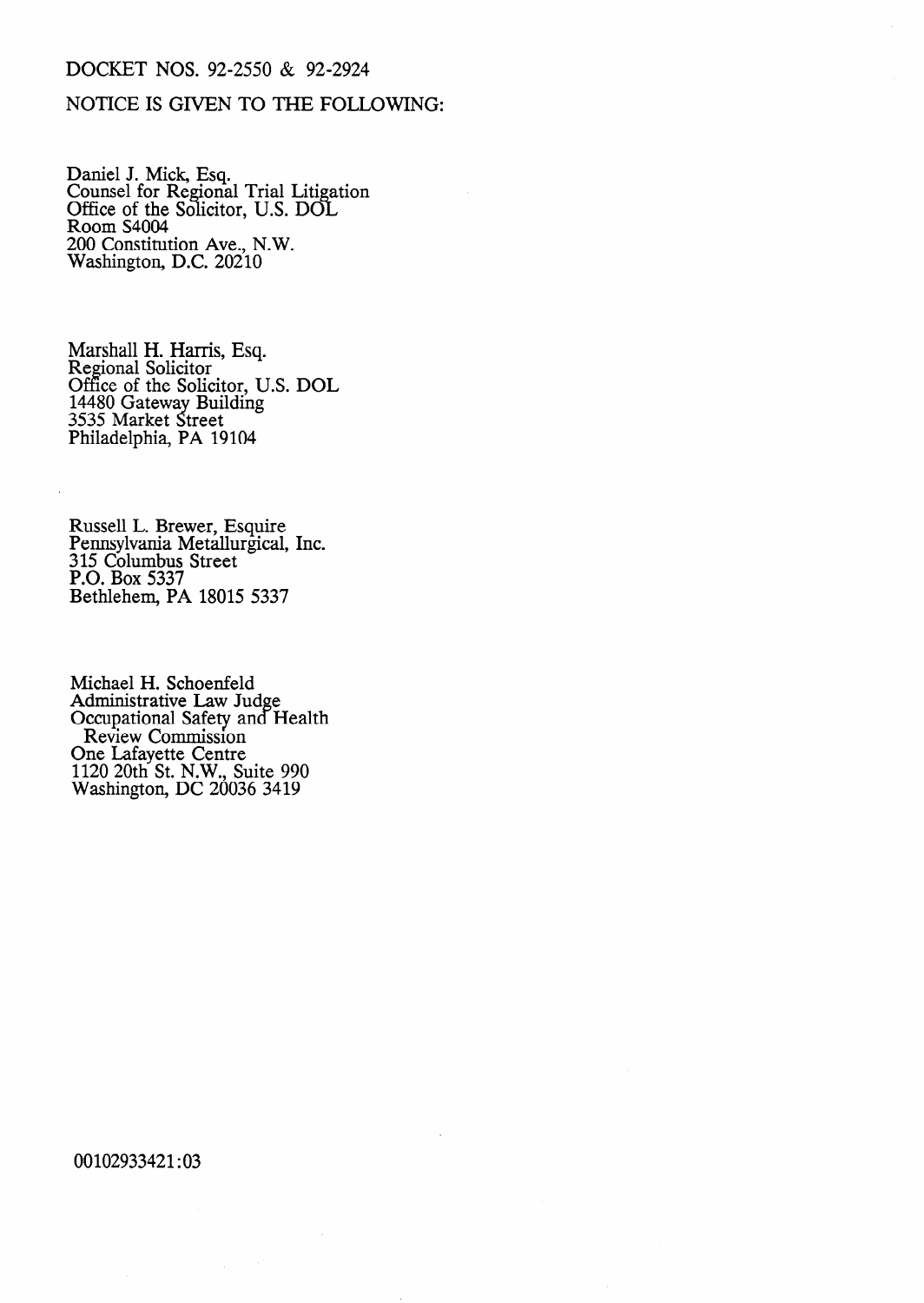#### **UNITED STATES OF AMERICA**

#### **OCCUPATIONAL SAFETY AND HEALTH REVIEW COMMISSION**

| ROBERT B. REICH, SECRETARY OF LABOR,<br>UNITED STATES DEPARTMENT OF LABOR |                | OSHRC DOCKET                    |
|---------------------------------------------------------------------------|----------------|---------------------------------|
|                                                                           | $\ddot{\cdot}$ | NOS. 92-2550 and                |
| Complainant,                                                              |                | $92 - 2924$                     |
|                                                                           |                |                                 |
| v.                                                                        |                | <b>INSPECTION</b>               |
|                                                                           |                | NOS. 102933421 and<br>110049798 |
| PENNSYLVANIA METALLURGICAL, INC.<br>and its successors,                   |                |                                 |
|                                                                           |                | REGION III                      |
| Respondent.                                                               |                |                                 |

**I)--Ir------------II(I)-------I)II-----II--------** 

#### **CONSENT ORDER**

**The items and Citations which have been settled between the parties are: Docket 92-2550, Other Citation Number 3, Item 3; and Docket 92-2924, Serious Citation Number 1, Items 1, 3a, and 3b and Other Citation Number 2, Items 1, 2, and 3. It is therefore ORDERED that:** 

1. This partial settlement agreement with respect to the **above listed items and Citations is approved and the terms thereof are incorporated into this order.** 

2. The above listed citation items and the amended **proposed penalties as to which Respondent has withdrawn its Notice of contest are affirmed as they have been modified in the settlement agreement.** 

3. The total penalty associated with these affirmed **citation items amounts to \$1,137.00. Respondent shall pay said penalty in accordance with the terms of the settlement agreement.**